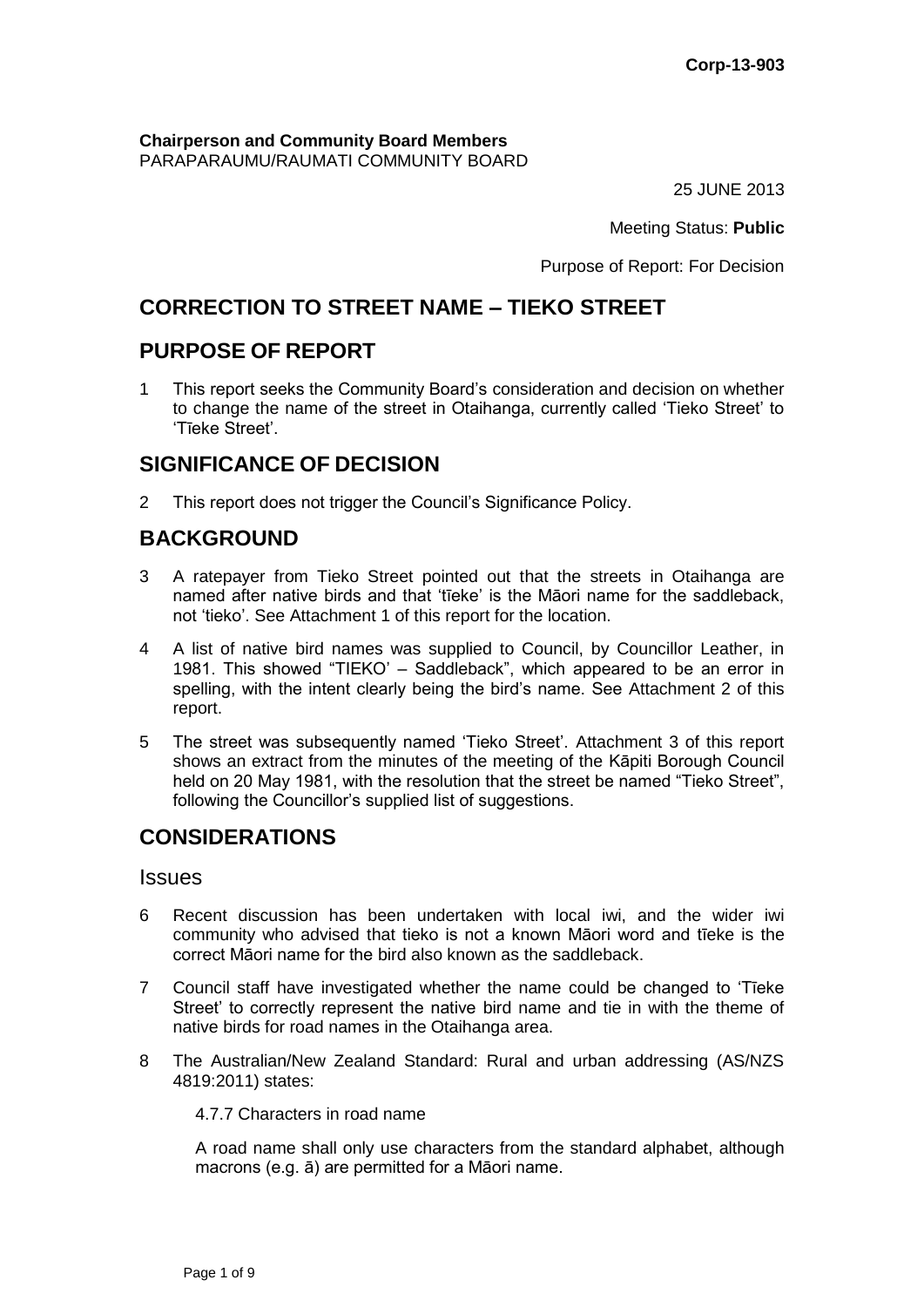- 9 The road name sign, if changed, would be the first in our district to include a macron.
- 10 A letter (included as Attachment 4 of this report) was sent to each of the 25 ratepayers from the street informing them of the issue and intention to change, and inviting comments by e-mail, or attendance at the meeting where this will be discussed.
- 11 To date (17 June 2013) there have been 7 replies, the majority against the change and including some strong feeling.
- 12 The reasons for opposing the change are the inconvenience, and cost of both time and money, to residents for what they perceive as a small or no gain. Several residents have expectations of Council bearing the costs for all time and money spent as a result of change. One resident commented that he would like his views to be heard at the meeting on 25 June.
- 13 Council staff do not recommend changing the name.

## Financial Considerations

14 Signage would be paid for by Council.

## Legal Considerations

15 The Council and Community Boards can name roads pursuant to Sections 319 and 319A of the Local Government Act 1974.

## **Delegation**

16 Under clause 10.24 of the Governance Structure and Delegations with reference to the Road Naming and Street Numbering Policy 2011, the Board has authority to:

"accept or reject staff recommendations on road names; or the alteration of the name of any road".

## **Consultation**

17 Consultation with local iwi has confirmed that the correct spelling of the name for the saddleback is"tīeke" .

## Policy Implications

18 The potential change is in line with the Policy Principles of the Council Road Naming and Street Numbering Policy, which states in section 17 on page 5:

"Road names can be changed to correct spelling, reduce ambiguity or to correct suffixes."

# Tāngata Whenua Considerations

19 There are no Treaty of Waitangi issues.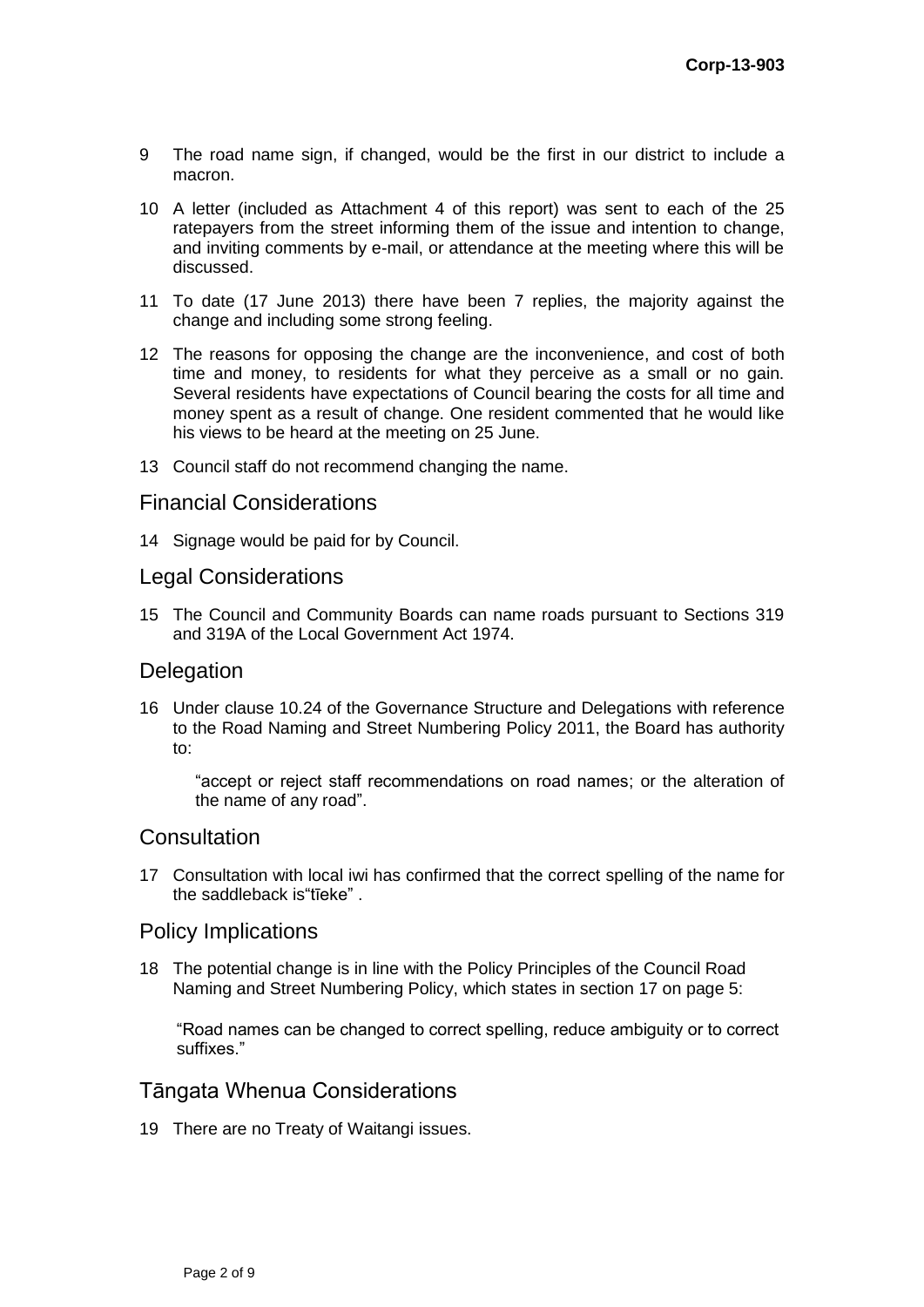# Publicity Considerations

20 If the Board decides to change the name, the residents and ratepayers will be contacted individually, informing them of the change and the reasons for it. Also, a short article with an announcement and explanation would be published in the local paper, to inform the general public of the change.

# **RECOMMENDATIONS**

21 That the Paraparaumu/Raumati Community Board does not approve the change of name for the street shown in Attachment 1 of this report Corp-13-903, from "Tieko Street", to "Tīeke Street".

| <b>Report prepared by:</b>    | Approved for submission by:      |
|-------------------------------|----------------------------------|
| <b>Bridget Carthew</b>        | <b>Bernie Goedhart</b>           |
| <b>GIS Data Administrator</b> | Group Manager Corporate Services |
|                               |                                  |

## **ATTACHMENTS:**

Attachment 1. Location of Tieko Street

Attachment 2. Copy of suggested road names (1981)

- Attachment 3. Extract of the resolution from the minutes of the meeting of the Kāpiti Borough Council held on 20 May 1981.
- Attachment 4. Letter to ratepayers

Attachment 5. Ratepayers' replies to date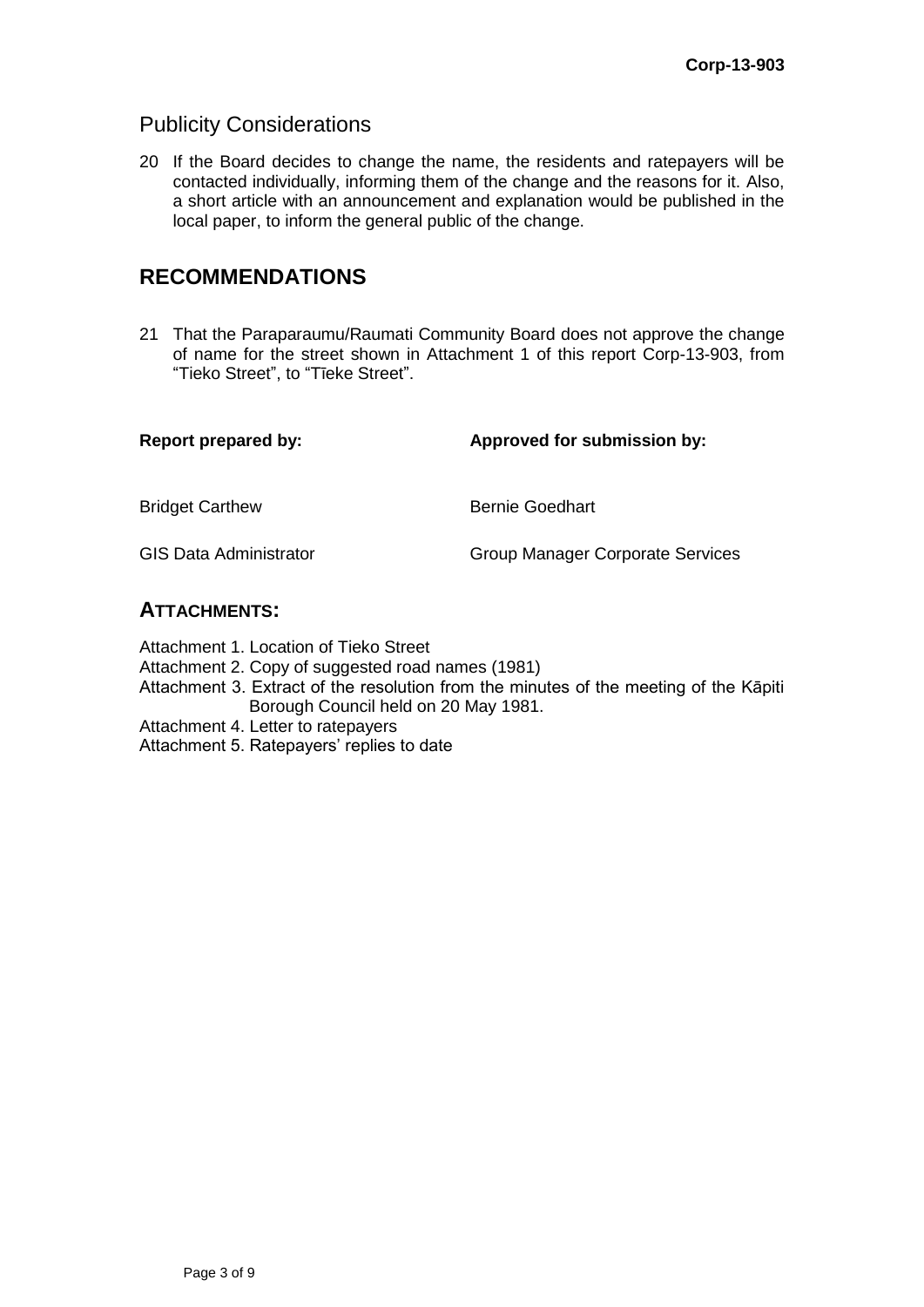

Attachment 1. Location of Tieko Street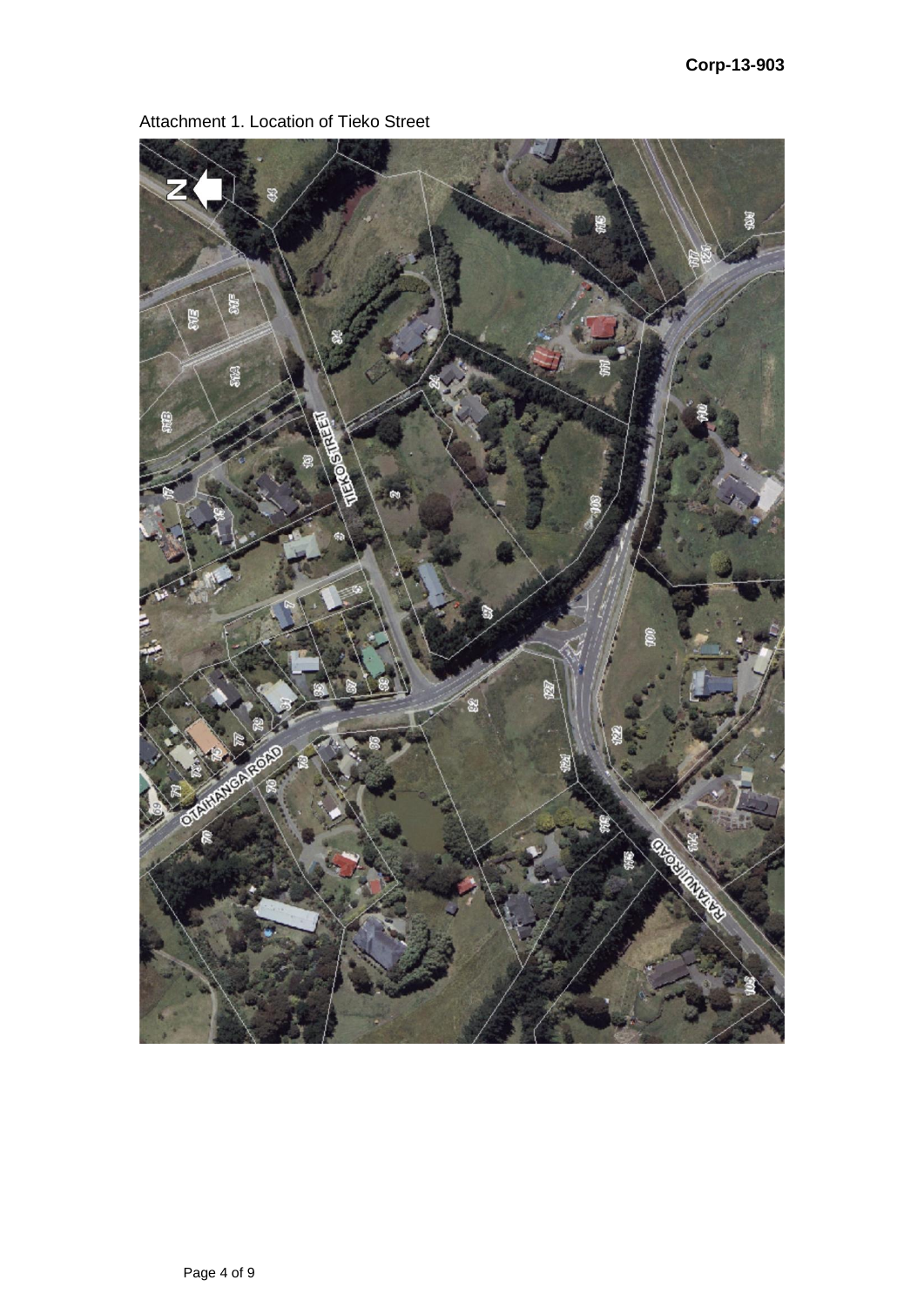abor to makera Kake let Pre WAIK S WAIK James 冰 white plane Nutter and Karalee) Mountain Jobs Thursd  $\infty$ To WHARANCA- $\overline{\mathcal{L}}$  $\big)$  $\bigg)$  $\overline{\phantom{a}}$  $\langle$ MIRANIRO Proitor FPUNCKO KUKJPA KAKARIKI Piopio To remote phalaro) CYCLOU  $\tilde{F}$ Weit HUIA KEA Black Sack Cull # Bellevia waik Koromika Hended Culture Blue News \* Prem Ansection Set pain Rod Billed Gull \* PARING TVI WAIK Paris / Lake a deretar Pied Shaq Saddeback Ù. Jemen alvereye  $\frac{1}{2}$ Fambaul Clappe  $\bigg)$  $\begin{array}{c} \end{array}$  $\overline{1}$  $\overline{\mathcal{L}}$  $\big)$  $\mathbf{I}$  $\bigg)$ I  $\vert$ Ì MATUKU-MOANA TITI (POLIAMO) KAHURIRUHI Puniamand+ TARAPUNCA Yospasa MAKOMAKO Riegers  $\frac{1}{2}$ TAUHOU \* Miro Miro. KOEKOEA KOTARE KERERU KARORO KAKA TIEKO

Attachment 2. Copy of suggested road names (1981)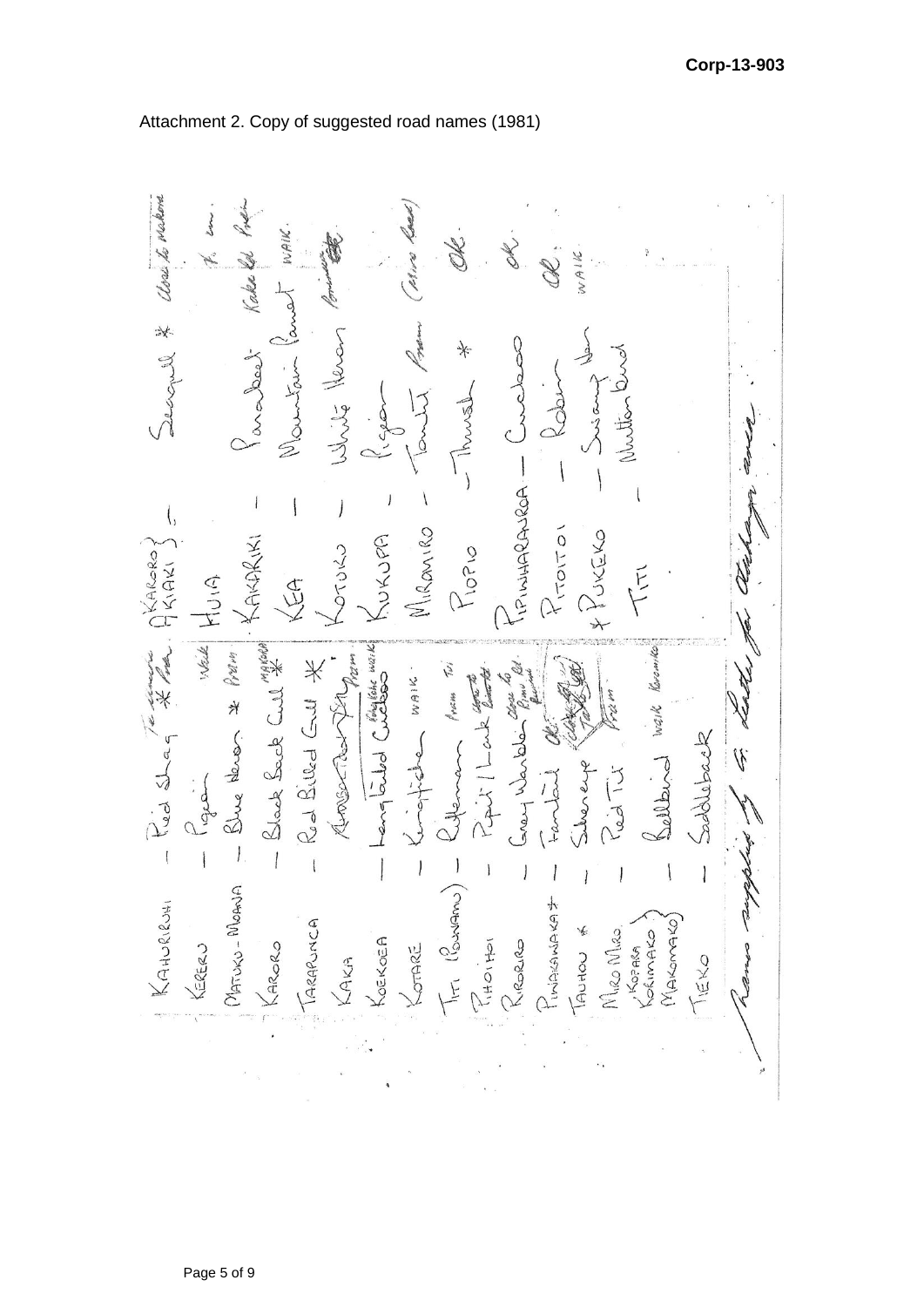**Attachment 3.** Extract of the resolution from the minutes of the meeting of the Kāpiti Borough Council held on 20 May 1981.

|              |                                         | KAPITI<br><b>BOROUGH</b>                                                                        | File M<br>COUNCIL                                                                                                                                                                              |           |
|--------------|-----------------------------------------|-------------------------------------------------------------------------------------------------|------------------------------------------------------------------------------------------------------------------------------------------------------------------------------------------------|-----------|
|              |                                         |                                                                                                 |                                                                                                                                                                                                |           |
| EXTRACT      |                                         | from Minutes of Meeting of the                                                                  | PARAPARAUMU WARD STANDING                                                                                                                                                                      | COMMITTEE |
|              | of Council held on                      | 20 MAY 1981                                                                                     |                                                                                                                                                                                                |           |
|              |                                         |                                                                                                 |                                                                                                                                                                                                |           |
|              |                                         |                                                                                                 |                                                                                                                                                                                                |           |
|              |                                         |                                                                                                 |                                                                                                                                                                                                |           |
|              |                                         |                                                                                                 |                                                                                                                                                                                                |           |
|              |                                         |                                                                                                 |                                                                                                                                                                                                |           |
|              |                                         |                                                                                                 |                                                                                                                                                                                                |           |
|              |                                         |                                                                                                 |                                                                                                                                                                                                |           |
|              | 22                                      |                                                                                                 |                                                                                                                                                                                                |           |
|              | SE. 20.5.81                             | 2.                                                                                              |                                                                                                                                                                                                |           |
| <b>SP203</b> | SE. 5/81/37                             |                                                                                                 |                                                                                                                                                                                                |           |
| M1.70        | SUBDIVISION - OTAIHANGA ROAD            |                                                                                                 | SCHEME PLAN SP236 - NAMING OF PROPOSED ROAD AT RIVER PROPERTIES                                                                                                                                |           |
|              |                                         |                                                                                                 | The Committee considered a report by the Subdivisional Engineer                                                                                                                                |           |
|              |                                         |                                                                                                 | concerning Scheme Plan SP236 which was approved by Council on<br>25 February 1981 which provides for the creation of 8 large<br>allotments with "road to vest". The report listed street names |           |
|              |                                         | selected by Cr. Leather in order of preference.                                                 |                                                                                                                                                                                                |           |
|              | Pipiwharauroa<br>ı.<br>2.<br>Piwakawaka | (Cuckoo)<br>(Fantail)                                                                           |                                                                                                                                                                                                |           |
|              | 3.<br>Pio Pio<br>4.<br>Tieko            | (Thrush)<br>(Saddleback)                                                                        |                                                                                                                                                                                                |           |
|              | RECOMMENDATION                          |                                                                                                 |                                                                                                                                                                                                |           |
|              |                                         | That pursuant to Section 319(1)(j) of the Local<br>Government Act 1974 Council resolve that the |                                                                                                                                                                                                |           |
|              |                                         | "road to vest" shown as Lot 11 on conditionally<br>approved Scheme Plan SP236 be named "Tieko   |                                                                                                                                                                                                |           |
|              | Street".                                |                                                                                                 |                                                                                                                                                                                                |           |
|              |                                         |                                                                                                 |                                                                                                                                                                                                |           |
|              |                                         |                                                                                                 |                                                                                                                                                                                                |           |
|              |                                         |                                                                                                 |                                                                                                                                                                                                |           |
|              |                                         |                                                                                                 |                                                                                                                                                                                                |           |
|              |                                         |                                                                                                 | 28/5/8                                                                                                                                                                                         |           |
|              |                                         |                                                                                                 |                                                                                                                                                                                                |           |
|              |                                         |                                                                                                 |                                                                                                                                                                                                |           |
|              |                                         |                                                                                                 |                                                                                                                                                                                                |           |
|              |                                         |                                                                                                 |                                                                                                                                                                                                |           |
|              | REFERRED TO:                            |                                                                                                 |                                                                                                                                                                                                |           |
| SÉ           |                                         |                                                                                                 |                                                                                                                                                                                                |           |
|              |                                         |                                                                                                 |                                                                                                                                                                                                |           |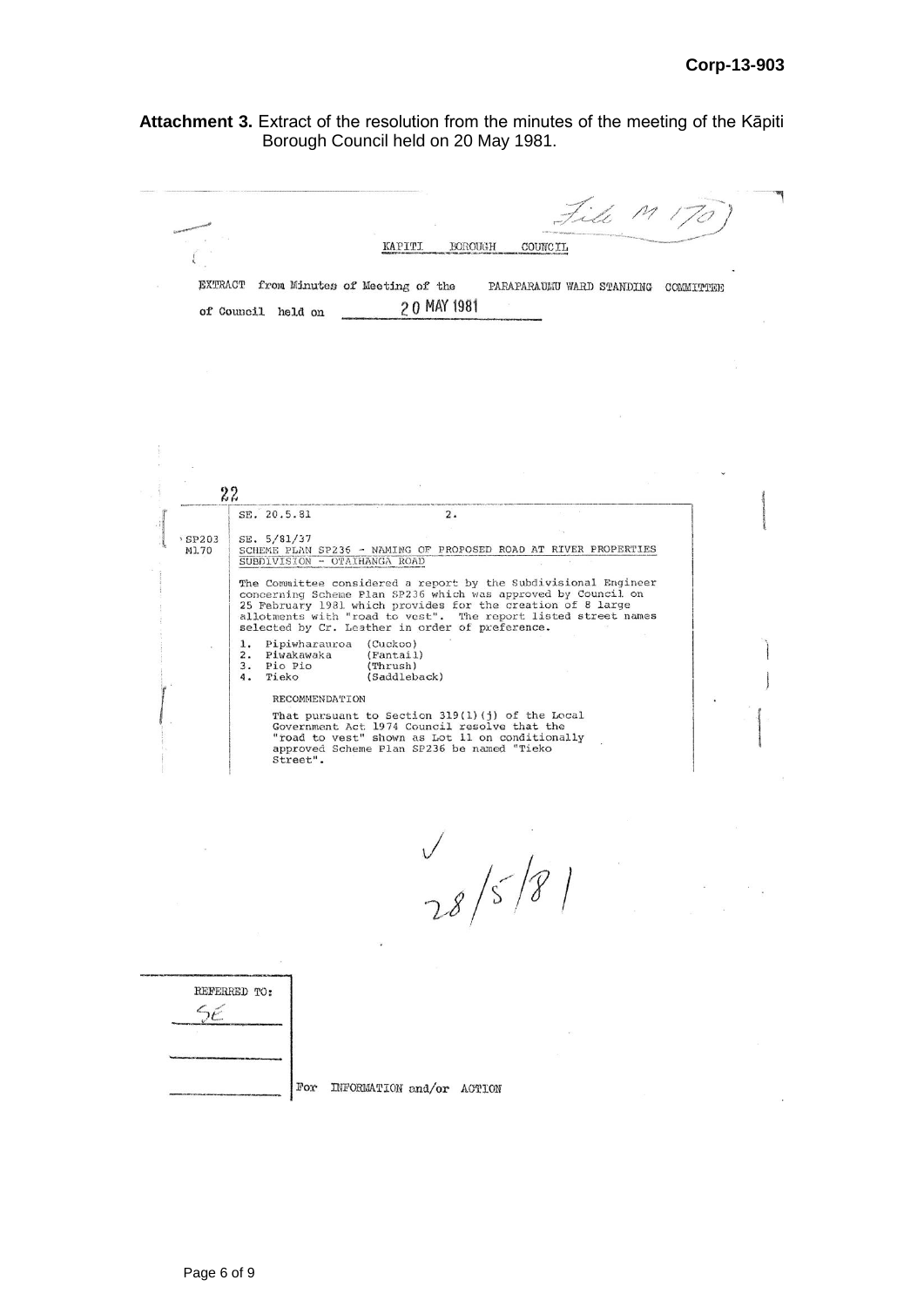### **Attachment 4.** Letter to ratepayers

27 May 2013

Dear Ratepayer

### RE: Tieko Street, Otaihanga - Correction to name of street

Part of my role is street addressing within our district, allocating new addresses and making sure that street names and numbering conform to the Australian/NZ standards: Rural and urban addressing, 2011. It has been found that there is an error in the spelling for your street name "Tieko".

During discussion over another matter, a ratepayer of Tieko Street pointed out that he thought the street name should be "Tieke" Street, tīeke being the native bird (saddleback), which fits in with the native bird theme elsewhere throughout Otaihanga. He wished to make a submission to have it changed.

During research it was found that the street was named in 1981. A list of suggested names for the River Properties Subdivision – Otaihanga Road was provided by one of the then councillors, and her preferences shown. These were all native bird names in Māori, with the English translation alongside. This list clearly showed "TIEKO – Saddleback". This was one of the names recommended as part of the native bird theme, and then approved by Council at their meeting on 20 May 1981. Consultation with the KCDC Iwi Advisors and wider Iwi clarifies that 'tīeke' is indeed the Māori name for the bird the saddleback, and that there is no known word 'tieko'.

Under our Road Naming and Street Numbering Policy: 2011, road names may be changed to correct spelling, reduce ambiguity or to correct suffixes. Council feels it would be right to change the spelling of the street name to 'Tīeke' to rectify what was clearly, in the beginning, an error, and to have the correct Māori bird name in usage, fitting in with the rest of the street name theme in Otaihanga. A report recommending the correction is currently being prepared, to be considered by the Paraparaumu/Raumati Community Board at its next meeting, to be held at 7 pm Tuesday 25 June in the Pak 'n Save Hall at the Newhanga Centre (Community Centre), Ngahina Street, Paraparaumu.

We recognise that a correction of the street name is an inconvenience to ratepayers and residents of the street. We are interested in your views and if you wish to comment, you are most welcome to attend that meeting, or send an email to me at [bridget.carthew@kapiticoast.govt.nz](mailto:bridget.carthew@kapiticoast.govt.nz) by Friday 7 June.

Yours sincerely

Bridget Carthew GIS Data Administrator **Attachment 4.** Letter to ratepayers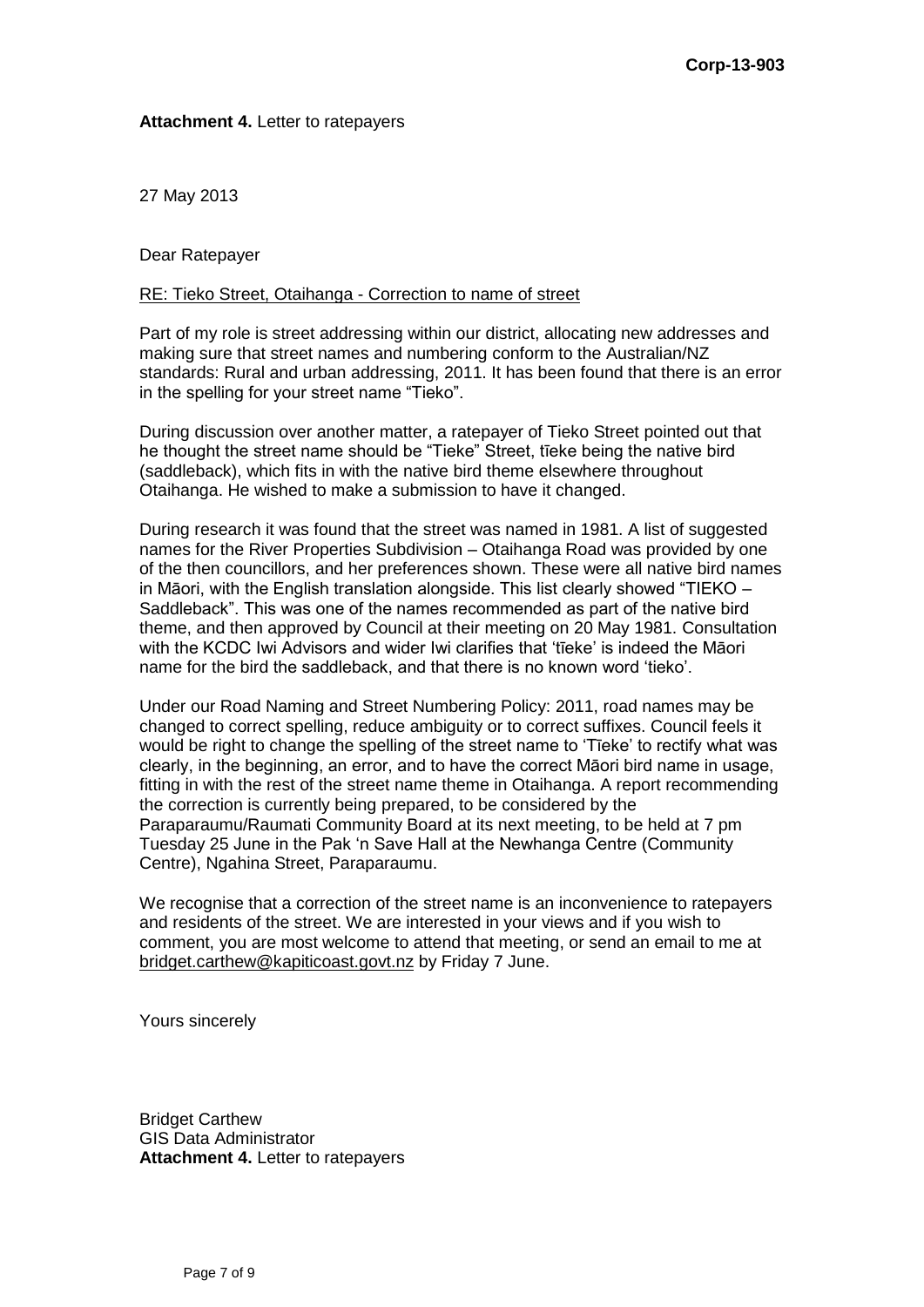### **Attachment 5.** Ratepayers' replies to date

**Respondent 1** (ratepayer originally requesting correction) Thank you for the information and your work on this.

### **Respondent 2**

Thank you for the letter seeking our opinion regarding the changing of the name of Tieko Street Otaihanga to Tieke Street.

John and I fully support the correction of this name but have serious concerns about mail and courier delivery that will be impacted as a result.

Will NZPOST be instructed to support both names so that mail addressed to Tieko Street still reaches us? Can this support be provided for a period of 5 years minimum?

Couriers use electronic navigation such as Google/Bing Maps, SatNav etc. How can we ensure that parcels addressed to Tieko Street will not be marked as "Gone no address" by couriers who cannot locate Tieko Street using these navigation systems?

We support the name change when and if both these issues have been satisfactorily addressed.

#### **Respondent 3**

I strongly favour leaving the name unchanged. I have discussed this with others and no one supports the change as the benefits are miniscule, and to 99.9% of the population meaningless, so why make a change that serves only to confuse.

### **Respondent 4**

Thankyou for your letter 27 May 2013 re the name of our Street.

I would suggest that under our street name sign you could put in brackets (Tieke) to satisfy the man who would like it changed, then no inconvenience for any residents in the street.

If a name change does take place I would like all costs and hours reimbursed by the council as it would appear to be a stuff up by council and Maori which has placed us in this situation.

I would assume land titles etc would need to be legally changed along with Wills which would involve lawyers fees which a trust would be paid by the council, also the time taken to change Passports, bank accounts, phone, power, house and car insurance, medical insurance etc.

We have owned property and lived in the street since the eightys and have contributed to the growth of the street throughout the years, six houses existed when we arrived and has since built up to 22 residential dwellings with more growth to come.

I hope common sense wins the day and a bracketed sign will be the winner.

#### **Respondent 5**

with regards to proposed name change,We have resided in Tieko Street since the 1980's and have contributed to growth in the street since,and comfortable for the name to remain the "as is",I really do not care that and do not think that the local IWI has any say in the naming of our street.